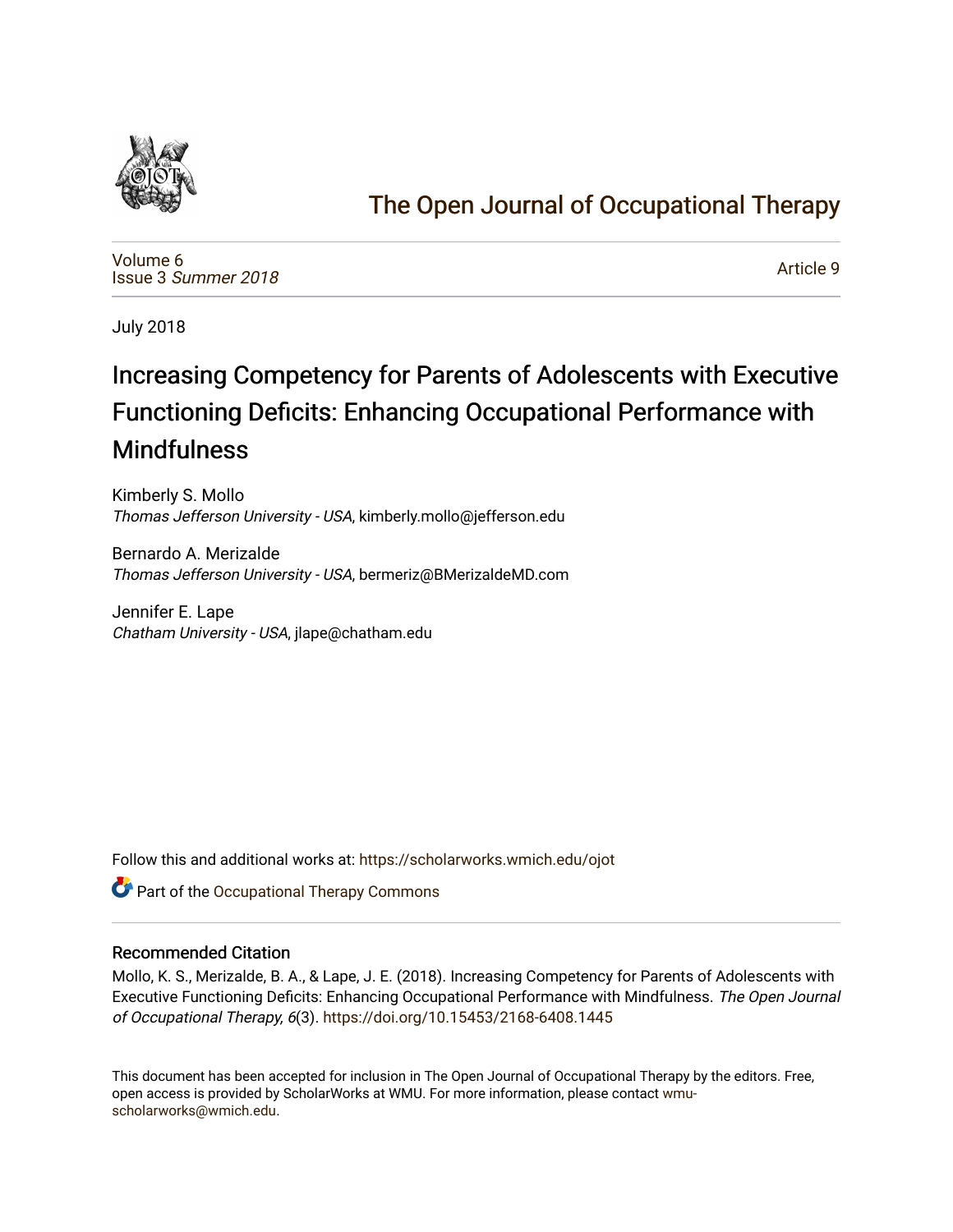# Increasing Competency for Parents of Adolescents with Executive Functioning Deficits: Enhancing Occupational Performance with Mindfulness

# **Abstract**

Background: Executive functions are higher order cognitive processes occurring in the frontal lobe that influence cognitive, emotional, and behavioral functions. Adolescents with executive functioning deficits are at risk for difficulties in all domains of occupational functioning. Parents of these adolescents often live in a persistent state of stress that leads to highly reactive exchanges with their children. Studies have shown that a mindful approach to parenting can enhance a parent's caregiving ability and self-awareness in the family unit.

Methods: A pretest/posttest study evaluated the effectiveness of a 6-week mindful parenting program. Four parents of adolescents with executive function deficits participated in six consecutive group sessions for 1.5 hr each, one time per week, to learn mindful strategies.

Results: Although most results were not found to be statistically significant, findings demonstrated promising trends for three of the parents. Statistically significant results indicated that one parent experienced improved communication with his or her adolescent, two had fewer concerns at school for their adolescent, three showed increased ability to problem-solve, one decreased his or her perfectionistic parenting skills, and one was more likely to be in the middle between the other parent and their adolescent.

Conclusions: Support for parents after program conclusion may be necessary to promote lasting change. Further research is needed with larger groups and longer periods to determine the effectiveness of mindfulness programs for parents with adolescents with executive functioning deficits.

# **Comments**

This study was unfunded and completed in partial fulfillment for the requirements for the degree of occupational therapy doctorate at Chatham University, Pittsburgh, PA. IRB approval was obtained from Thomas Jefferson University, Philadelphia, PA

Disclosure statement: The authors report no conflicts of interest.

# Keywords

mindfulness, mindful parenting, consistent parenting, adolescents, executive functioning, occupational therapy

# Cover Page Footnote

The authors would like to thank Arlene Lorch, OTD, OTR/L, CHES; Adel Herge, OTD, OTR/L, FAOTA; Kathryn Dent, BS; and Daniel Kipnis, MSI, for their gracious contributions toward this project.

# Credentials Display

Kimberly S. Mollo, OTD, OTR/L; Bernardo A. Merizalde, MD, ABIHM, DHt; Jennifer Lape, OTD, OTR/L

Copyright transfer agreements are not obtained by The Open Journal of Occupational Therapy (OJOT). Reprint permission for this Applied Research should be obtained from the corresponding author(s). Click [here](https://scholarworks.wmich.edu/ojot/policies.html#rights) to view our open access statement regarding user rights and distribution of this Applied Research.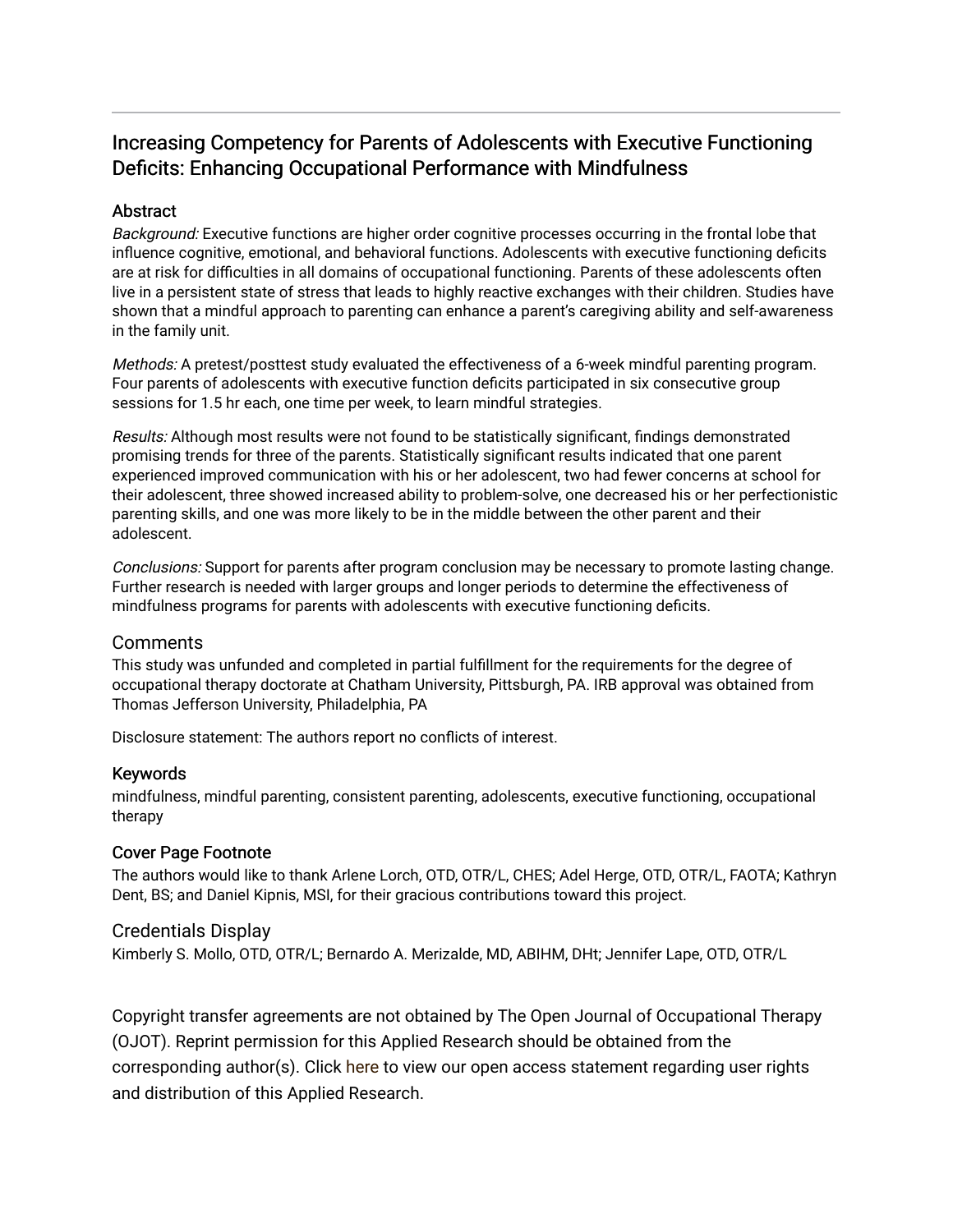DOI: 10.15453/2168-6408.1445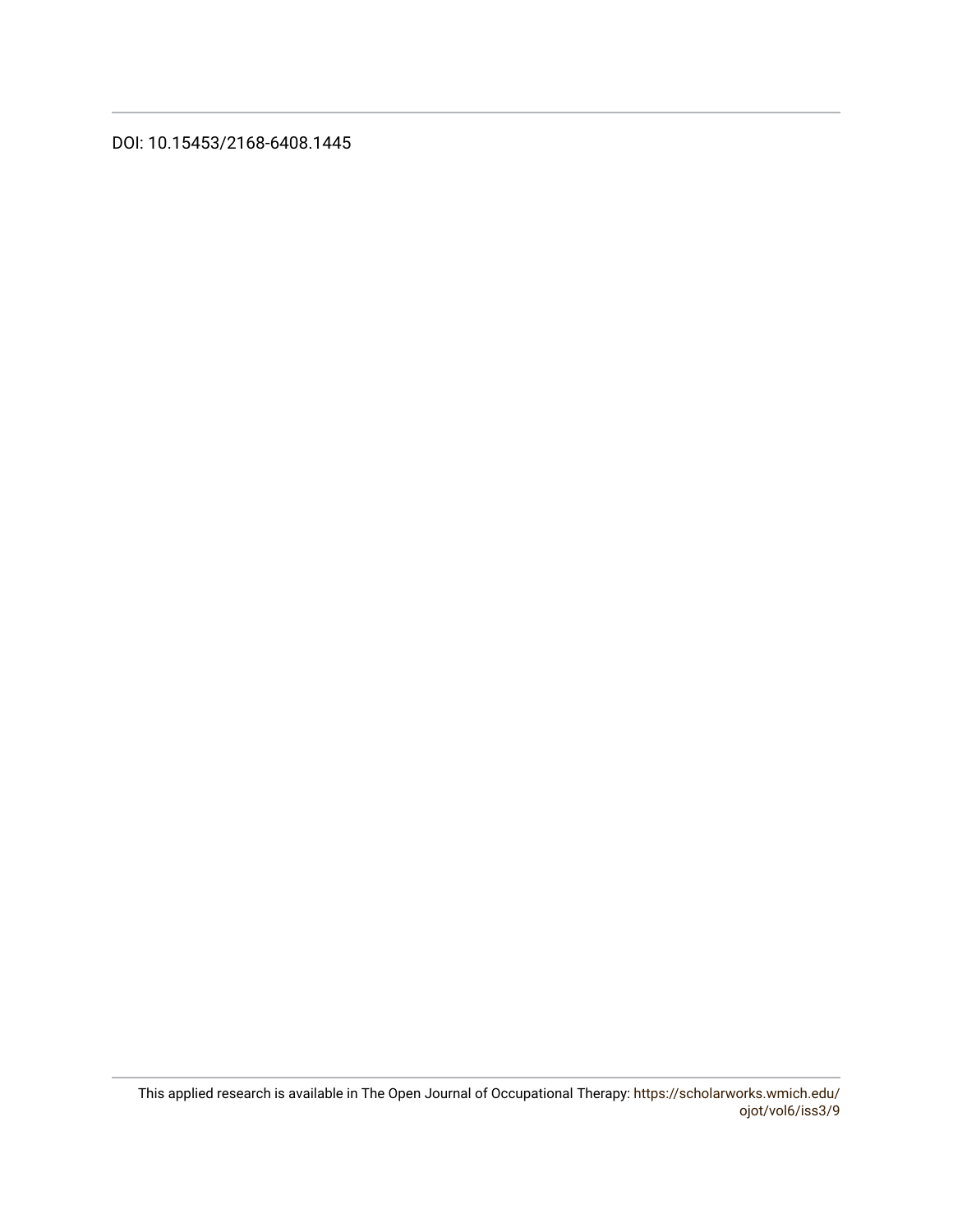Executive functions can be loosely defined as higher order cognitive processes occurring in the frontal lobes that "guide, direct, and manage cognitive, emotional, and behavioral functions, particularly during active, novel problem-solving" (Gioia, Isquith, Guy, & Kenworthy, 2000, p. 1). Executive functions begin to emerge and develop at different rates in early childhood. They improve significantly during the middle school years and mature through adolescence and young adulthood as occupational demands become increasingly complex (Tabor Connor & Maeir, 2011). Resulting executive skill development in typically developing adolescents is observed in the emerging levels of interdependence and independence in activities of daily living, instrumental activities of daily living, education, work, leisure, and social participation (Williamson Weiner, Toglia, & Berg, 2012).

Adolescents (aged 9 to 21 years) who are unable to function independently because of executive functioning deficits are at risk for difficulties in all domains of occupational functioning (Tabor Connor & Maeir, 2011). Williamson Weiner, Toglia, and Berg (2012) noted that an adolescent's ability to execute goal-directed behaviors associated with executive functioning predicts success (or failure) in life management tasks required for future adulthood. Adolescents may experience decreased motivation to participate because of the inability to navigate complex tasks or make decisions. This can result in role restriction, limited independence, and decreased quality of life (Cramm, Krupa, Missiuna, Lysaght, & Parker, 2013).

Adolescence can be a particularly stressful time for parents. For parents of an adolescent with a disability, the experience can be compounded (Benn, Akiva, Arel, & Roeser, 2012). Parents of children with developmental disabilities often live in a persistent state of stress, which can cause them to revert to automatic, highly reactive exchanges with their children when pressed (Bögels, Hellemans, van Deursen, Römer, & van der Meulen, 2014). For parents of an adolescent with executive dysfunction, there is an ongoing need to provide specific cues, repeated prompts, and clear structure and parameters in their environment to promote successful occupational engagement (McCloskey, Perkins, & Van Divner, 2009). Parents often need to provide occupational support to their adolescent, despite having little understanding of executive functioning or how to facilitate executive skill development effectively. A lack of awareness by parents as to what constitutes appropriate support can lead to parental undercompensation or overcompensation for their adolescent as they participate in everyday tasks (Dawson & Guare, 2010).

One overarching metacognitive strategy that can enhance a parent's caregiving ability while increasing self-awareness in the family unit is a mindful approach to parenting (Duncan, Douglas Coatsworth, & Greenberg, 2009a). Mindfulness can be defined as a way to focus attention in a nonjudgmental way on any experience occurring in the present moment (Kabat-Zinn, 1990). Mindful parenting techniques interrupt parenting stress and decrease parental preoccupation, negativity, and reactivity toward their adolescent (Duncan et al., 2009a). When engaging in mindfulness practice, parents learn to stop and shift their awareness in the larger context of the parent/child relationship, provide compassionate and kind support when attending to their adolescent's executive functioning needs, and exercise self-regulation of and optimal choice in responses and cuing occurring in the present moment (Duncan et al., 2009a).

Engaging in mindfulness strategies, such as observing what is occurring in the present moment with nonjudgmental and compassionate awareness, helps parents to manage stress and anxiety and to cope more effectively while raising a child with a disability (Benn et al., 2012). Parents report that consistent engagement in mindfulness strategies decreases parental anxiety and stress and interrupts the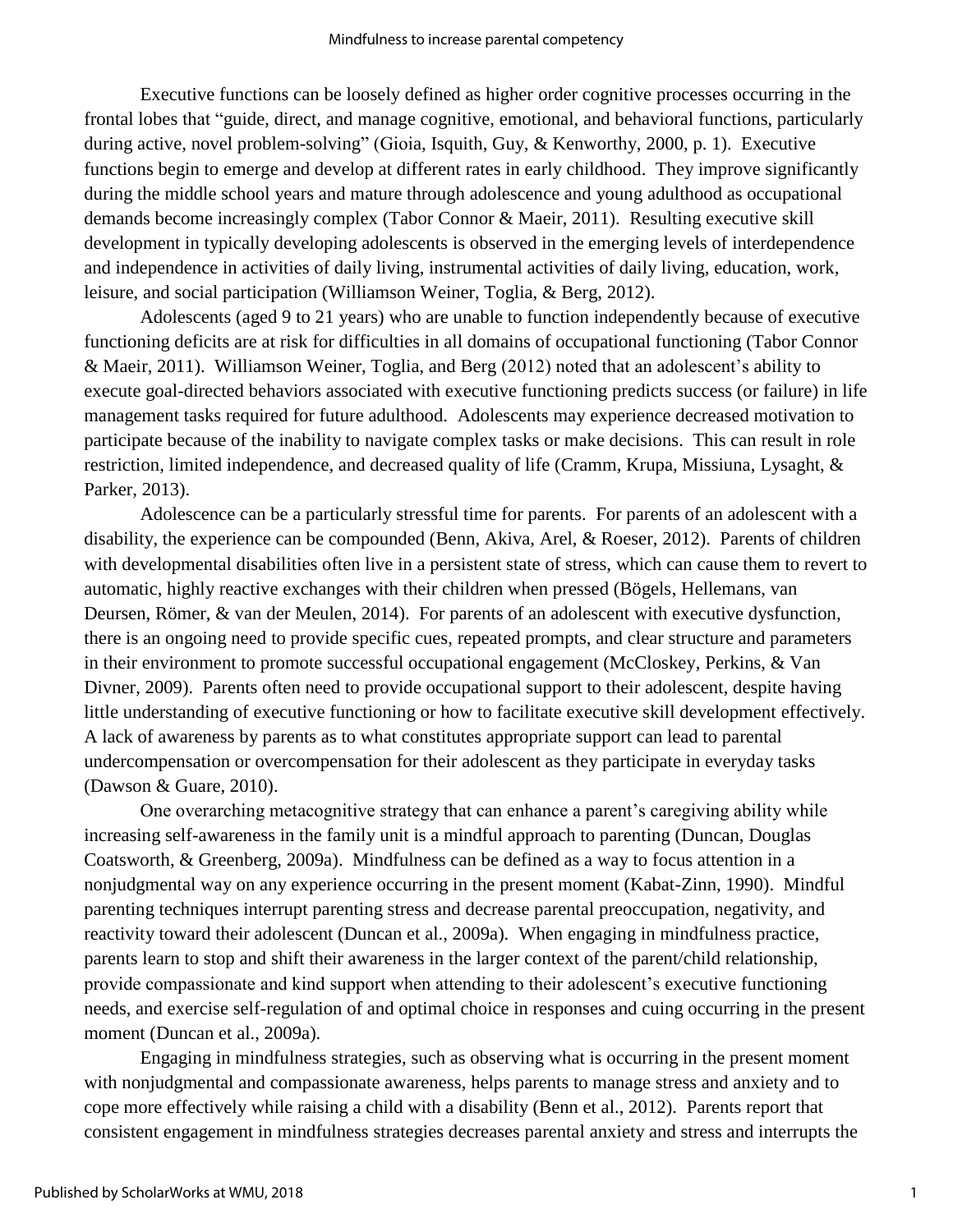impulse to immediately interfere with their child's natural occupational performance, thus providing the child with additional time to problem-solve and learn from his or her own actions (Bögels et al., 2014). With mindful parenting, automatic negative responses are reduced and competency in the parental role and supporting the family as a unit is increased (Bögels et al., 2014; Duncan, Douglas Coatsworth, & Greenberg, 2009b).

This study, which was conducted in a private integrative medical practice, implemented a 6 week evidence-based mindful parenting program for parents whose adolescents experienced elevated executive dysfunction as per scores on the Behavioral Rating Inventory of Executive Functioning (BRIEF) (Gioia et al., 2000). The authors wanted to learn whether the introduction of mindfulness strategies increased parental mindfulness and awareness around maladaptive parenting practices, decreased parent stress, improved parenting consistency, and increased awareness during parental cueing in adolescent occupational tasks.

#### **Method**

# **Participants**

The second author recruited seven parents through convenience sampling to participate in the mindful parenting intervention. Four of the parents agreed to participate and completed informed consent with the primary author as approved by the Institutional Review Board (IRB) at Thomas Jefferson University. The parents were then provided with intake assessments and asked to bring their completed assessments to the first session.

The parents included three mothers and one father. They ranged in age from 46 to 55 years. Three of the parents were married (two of the parents were married to each other) and one parent was divorced. The parents were well-educated (four-year college degree or above) and three of the four parents were employed outside of the home. Their adolescent children ranged in age from 11 to 19 years. Diagnoses included attention deficit hyperactivity disorder and nonverbal learning disabilities.

Since adolescent children were not included in the intervention or in IRB approval, their data was limited to the BRIEF individual domain and composite intake screening scores provided by the parents. The BRIEF is a standardized, 80-question self-reporting tool that measures different aspects of executive functioning in behavioral and metacognitive domains (Gioia et al., 2000). There are parent informant, teacher informant, and adolescent informant versions of the form. The participants answer questions by indicating *never*, *sometimes*, or *often*. The severity of the scores strongly correlate with levels of decreased functioning and behavioral issues in the child as well as levels of distress, perceived burden, and family dysfunction with parents (Mangeot, Armstrong, Colvin, Yeates, & Taylor, 2002). The participants and the composite adolescent scores from the BRIEF are listed in Table 1. T-scores > 65 are considered statistically elevated. Although all composite scores do not illustrate elevated dysfunction for each adolescent, the scores were statistically elevated in at least one individual BRIEF domain per adolescent in either the behavioral domains (inhibit, shift, and/or emotional control) or the metacognitive domains (working memory, plan/organize, organization of materials, and/or monitor), thus matching the inclusion criteria for parent participation.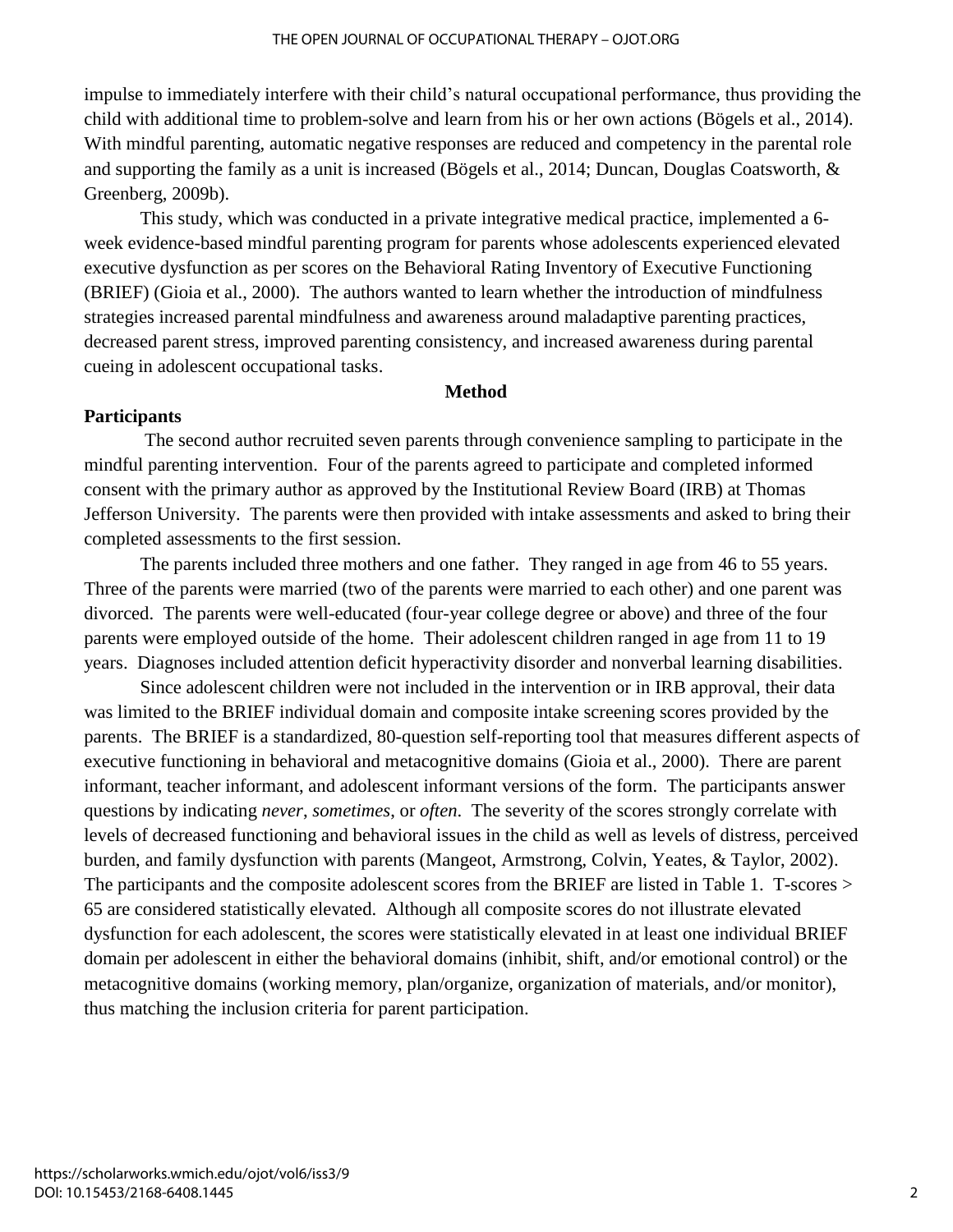| Participant Age |    |               | Marital Occupation              | Child/Age      | <b>BRIEF Composite Scores</b> |        |        |
|-----------------|----|---------------|---------------------------------|----------------|-------------------------------|--------|--------|
|                 |    | <b>Status</b> |                                 |                | Behavior Metacog.             |        | Global |
|                 |    |               |                                 |                | (g)(b)                        | (g)(b) | (g)(b) |
| PIF             | 55 | <sub>u</sub>  | homemaker                       | $(g)$ 14 (b)11 | 59 86                         | 58 80  | 59 84  |
| $P2F^*$         | 46 | u             | medical assistant               | $(g)$ 11       | 56                            | 76     | 69     |
| P <sub>3F</sub> | 53 | div           | organic landscaper $(g)16(b)19$ |                | 66 68                         | 60 75  | 62 75  |
| $P4M*$          | 50 | u             | manager                         | (g)11          |                               | 56 76  | 69     |

# **Table 1**  *Participant Profile and Composite Adolescent Scores From the BRIEF*

*Note.* \*Spouses with one child. F = female;  $M =$  male;  $u =$  married;  $div =$  divorced;  $(g) =$  girl adolescent; (b) = boy adolescent; T-scores > 65 (+1.5 *SD* above the mean) are considered statistically elevated and indicate increased executive dysfunction.

# **Intervention Design**

The mindful parenting intervention was adapted from Bögels and Restifo's (2014) 8-week mindful parenting program. The theme "parenting patterns and schemas" was eliminated, as the primary author lacked sufficient experience to deliver the module on this theme appropriately. The remaining themes were then shifted and condensed and select content was modified and/or eliminated to fit into a 6-week module format. Table 2 describes the program material for each of the 6 weeks.

# **Table 2**

# *Mindful Parenting Intervention*

#### **Week 1: Automatic Pilot Parenting**

Automatic pilot parenting is defined as responding and reacting to a person or external event without full awareness; it is conceptualized as living in the "doing" mode rather than "being" present to what is happening in the moment. The session began with clarification of group norms. To improve awareness of the present moment, the parents were taught diaphragmatic breathing. This entailed slowing down and lengthening the breath so that the exhalation phase became longer than the inhalation phase. The parents were also guided through a systematic body scan where they were encouraged to become aware of and feel sensations occurring in various points of their bodies. Mindful eating was explored using clementines and dark chocolate. The week concluded with an explanation of daily strategies to help the parents to increase awareness (internally and in the surrounding environment) during everyday events. Emphasis was placed on these basic awareness strategies, as they were repeatedly reintroduced and repackaged as the program progressed.

#### **Week 2: Beginner's Mind Parenting**

Beginner's mind parenting is defined as the ability to look at the adolescent (or a situation) from the outside, nonjudgmentally, as if seeing him or her for the first time. The parents explored this concept via a "gratitude" practice and a "loving-kindness" practice surrounding self-care and experiencing oneself outside of parenting roles. The experience was then shifted toward a "parenting with compassion and gratitude" activity as a way of remaining present with thoughts and feelings before reacting when challenged by the adolescent. Executive functioning was defined and explained; individual domains were reviewed in relation to participants' adolescents. A method for promoting metacognitive executive functioning skills—Goal (identify)/Plan (articulate)/Do (execution)/Check (evaluate outcome) (Polatajko, Mandich, & McEwen, 2011)—was presented, discussed, and applied to specific situations occurring with each adolescent in his or her specific routine.

#### **Week 3: Reconnecting With Our Body as a Parent**

Reconnecting with the body as a parent is defined as the ability to recognize, closely observe, and connect to inner experiences, emotions, and sensations occurring in the moment while parenting. Brief seated 1 to 2 min meditations were introduced and targeted to support formation of awareness of feelings and reactions in the body during stressful events. Emphasis was placed on reconnecting during or after uncomfortable experiences and bringing mindful awareness and compassion to the suffering that occurs when parenting in difficult moments. Standing yoga poses were used to increase the connection between sensation, movement, and breath. Daily occupational family routines were explored via goal/plan/do/check; emphasis was placed on supporting adolescents through environmental supports and appropriate cuing methods.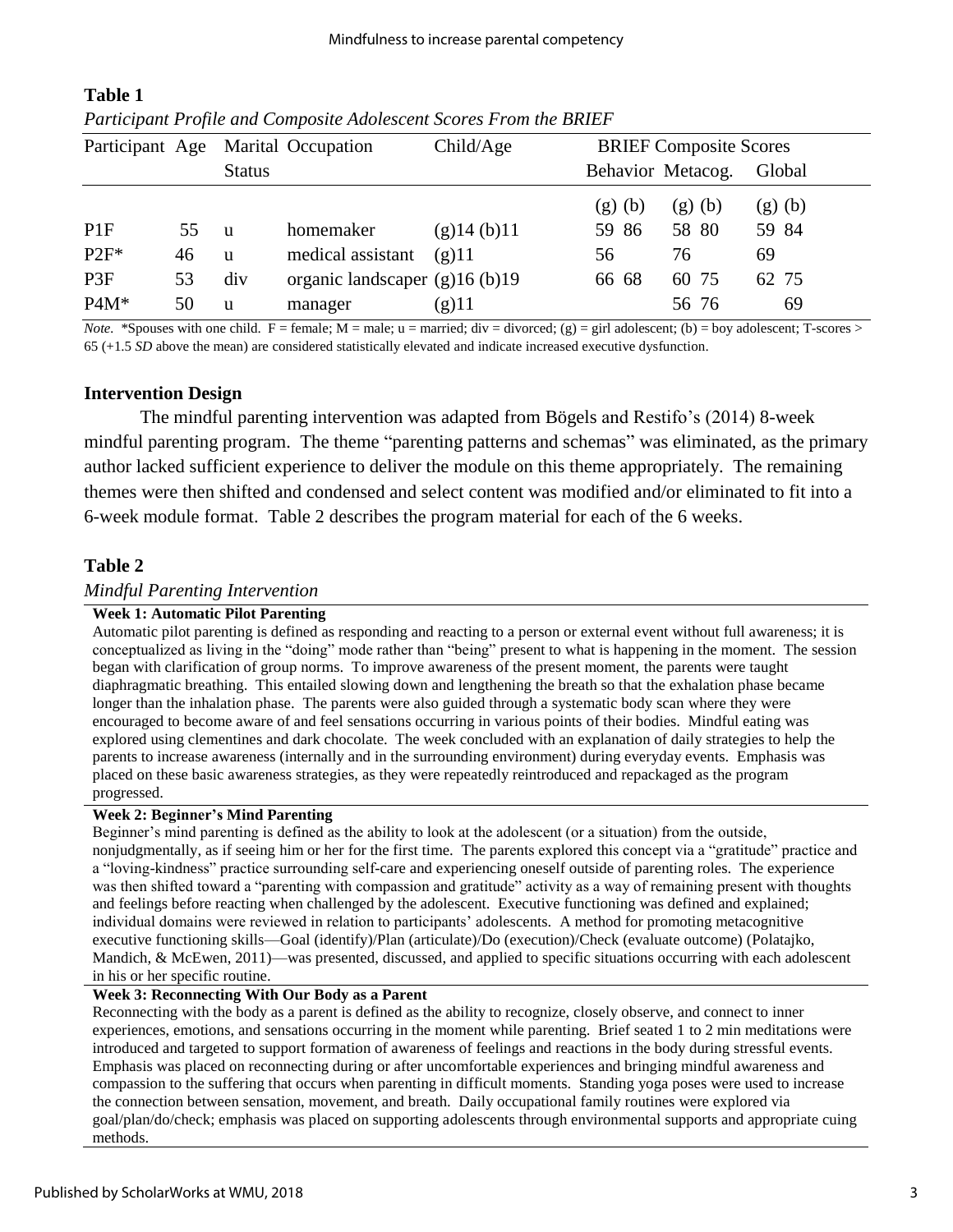#### **Week 4: Responding versus Reacting to Parent Stress**

Responding versus reacting to parent stress is defined as the ability to decrease maladaptive habitual responses during stressful situations. Formal seated silent meditation was introduced; the parents experienced 5 to 7 min meditations where they were directed to follow their natural breathing patterns. The experience of grasping (i.e., holding on too tightly to a desired outcome) and learning how to stay present and aware in difficult parenting situations was explored via the metaphor of waiting in line. The parents were also led through a guided visualization of a thunderstorm used as a symbol for the impermanence of all things. The parents expressed difficulty with using goal/plan/do/check strategies at home; tenets were shifted toward a self-exploration experience for the parent alone rather than a parent-child strategy.

#### **Week 5: Conflict and Parenting**

Conflict occurs naturally in daily interactions between parents and adolescents. Seated meditations explored stress and reactivity around individual parent conflict triggers. The concept of "rupture" (argument or source of conflict) and "repair" (mending after a conflict occurs) was introduced and facilitated the awareness of the other's (adolescent or spouse) experience during conflict situations. The parents also experienced walking meditation. Goal/plan/do/check was briefly investigated for personal daily occupations of the adolescent; emphasis remained on individual parent occupations. The parents were provided with postassessment forms and the program evaluation form and then asked to complete and return all paperwork by the final week.

### **Week 6: Love and Limits**

The closing theme involved love and limit setting as a parent. Mindful limit setting as a parenting strategy was discussed, and a list of suggestions for everyday mindful parenting was reviewed. The parents were provided with a cumulative onepage list containing descriptions of mindfulness strategies and given the opportunity to reflect on what they experienced with the strategies and in the group. To conclude, the parents chose a personal "worry stone" as a future keepsake reminder. Postassessment paperwork and the program evaluation form were collected from the parents for analysis.

None of the parents had practiced mindfulness strategies prior to engaging in the study. Two separate mindful parenting groups were held. Each weekly session lasted 1.5 hr. A weeknight group was conducted for parents P1F and P3F in the private integrative medical practice's conference room. A weekend morning group was conducted for parents P2F and P4M (spouses) in their home. The parents selected two to three mindfulness strategies to use at home and self-selected the amount of time they engaged in the strategies between sessions.

Each parent was provided with a personalized binder containing copies of the weekly intervention materials, a 2-month calendar to track their progress, a copy of their child's BRIEF scores, a description of the BRIEF domains, and a journal. The binder also included additional materials that supported each weekly theme but went considerably beyond what occurred in each session. The additional mindfulness strategies were provided to support and encourage parents to further explore the various strategies on their own and/or to tailor their individual strategy needs based on personal preference or available time. To accommodate erratic work schedules, travel distance, and evening childcare needs, one group intervention was conducted in the home for two of the parents on weekends; the other group intervention was held for the two remaining parents on a weeknight at the clinic. **Instruments**

# Self-report questionnaires measured parental opinion on individual mindfulness, parent stress level, sense of parental competence, parenting style, and parent/adolescent relationship dynamic pre to postintervention. A demographics form generated by the first author was administered preintervention and a qualitative program evaluation form was administered at Week 6.

**Mindfulness.** The Five Facet Mindfulness Questionnaire (FFMQ) (Baer, Smith, Hopkins, Krietemeyer, & Toney, 2006) is a 39-question, 5-item Likert self-report inventory that measures various components of mindfulness. The instrument contains five domains: (a) observing: staying present with perceptions, thoughts, or feelings, even when painful; (b) describing: using words to explain beliefs, emotions, and expectations; (c) acting with awareness: staying present with actions without distractions; (d) nonjudgement: observing experiences in a neutral manner; and (e) nonreactivity: perceiving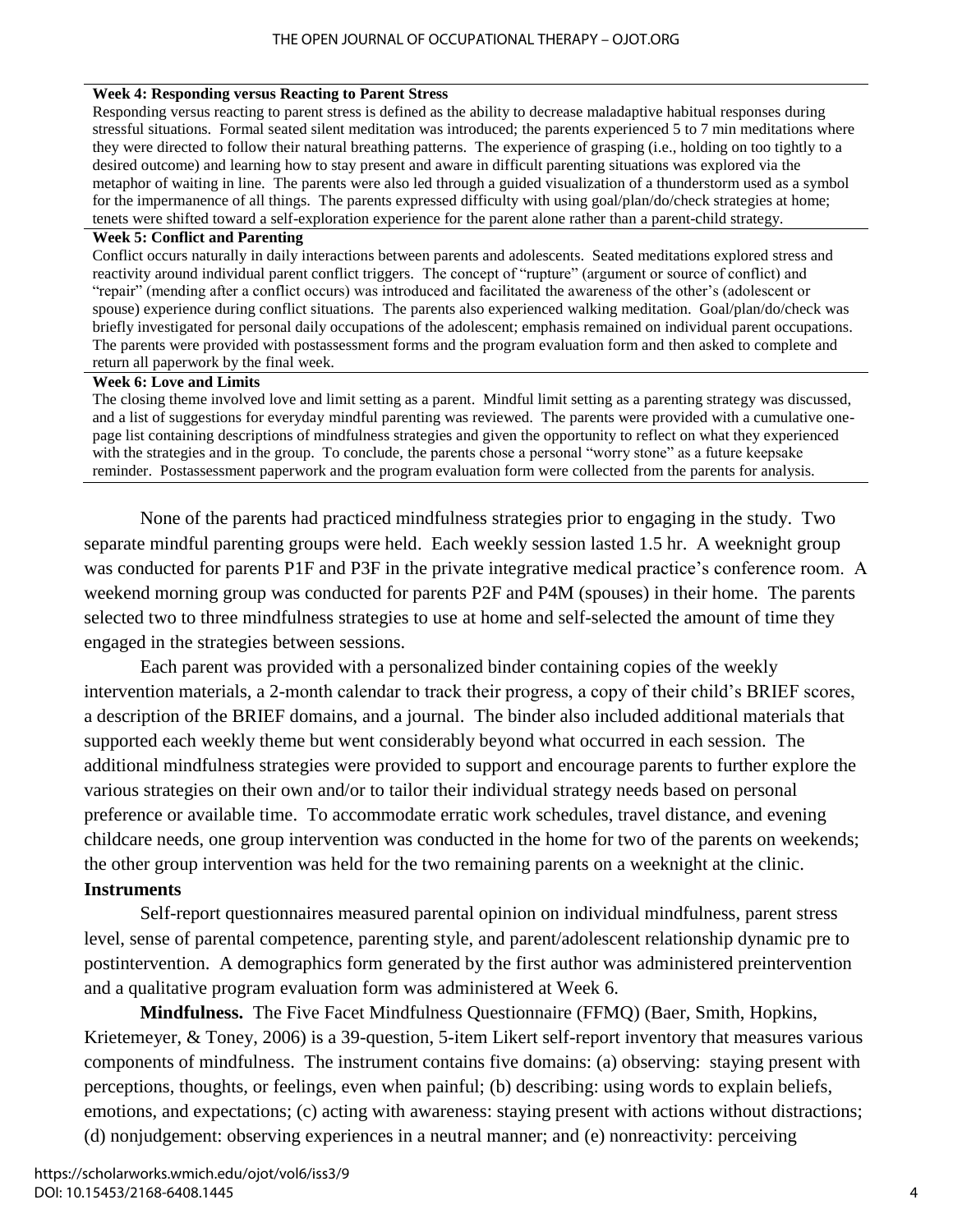emotions without reacting. A score of *1* indicates less mindfulness, and a score of *5* indicates more mindfulness. The FFMQ demonstrated consistent findings for internal consistency and construct validity (Park, Reilly-Spong, & Gross, 2013). The instrument has been shown to be effective with mediators and nonmeditators alike (Baer, Samuel, & Lykins, 2011).

**Parent stress.**The Perceived Stress scale (P-Stress) (Cohen, 1994) is a public domain, 10 question, 5-item Likert self-report inventory that measures perception of stress levels. Norm mean for adults ages 45 to 55 years is 11.9 to 12.6; female norm mean is 13.7; and male norm mean is 12.1. Internal consistency, reliability, factorial validity, and hypothesis validity has been well-documented (Lee, 2012).

**Parent competence.** The Parenting Sense of Competence scale (PCOS) (Gibaud-Wallston & Wandersman, 1978) is a 16-question, 6-item Likert self-report inventory measuring parental satisfaction and efficacy when parenting. A higher score indicates a higher sense of competence. Normative data suggests significant small-to-moderate size correlations in satisfaction and efficacy and other measures of family functioning (Ohan, Leung, & Johnston, 2000).

**Parenting style.** The Parenting scale (P-scale) (Arnold, O'Leary, Wolff, & Acker, 1993) is a 30-question, 7-item Likert self-report measure of dysfunctional discipline parenting practices, including laxness and overreactivity. The categories are divided into laxness (permissive or inconsistent discipline) and overreactivity (authoritarian discipline). Clinical cutoff scores for mothers are 3.6 for laxness and 4.9 for overreactivity. Clinical cutoff scores for fathers are 3.4 for laxness and 3.9 for overreactivity. The instrument demonstrates good reliability and correlates with child externalizing behaviors and couple relationship satisfaction (Lorber, Xu, Slep, Bulling, & O'Leary, 2014).

**Parent relationship.** The Parent Adolescent Relationship Questionnaire (PAR-Q) (Robin, Koepke, Moye, & Gerhardstein, 2009) is a 152-item true or false self-report inventory measuring the relationship between adolescents and parents by examining overt conflict skill deficits (conventionalization, global distress, communication, problem-solving, school, sibling, eating conflicts), beliefs (malicious intent, perfectionism, ruination), family structure (coalitions between mother/father, parent/adolescent, spouse/adolescent, level of cohesion) and triangulation (who is in the "middle"). Tscores < 45 are considered below average, scores between 46 and 55 are considered average, scores between 56 and 65 are considered above average, and scores > 66 are statistically elevated. Scores demonstrating a decrease from pre to post indicate increased functioning, positive changes in belief patterns, and improved relationship dynamics. Good construct, convergent, and discriminant validity as well as internal consistency and test-retest reliability have been established (Pitzer, Fingerman, & Lefkowitz, 2011).

# **Results**

Microsoft Excel and Statistical Package for the Social Sciences (Version 24.0) was used for quantitative data analysis. Parametric and nonparametric paired *t*-tests were performed. Possibly due to the small sample size, there were no statistical significant differences pre to postintervention with the exception of one instrument, the PAR-Q, which is designed to calculate statistical significance pre to postintervention for the user.

# **Quantitative Outcomes**

**Mindfulness.** Three parents (P2F, P3F, and P4M) reported increased mindfulness postintervention. A paired samples *t*-test was calculated to compare the mean FFMQ total prescore to the mean FFMQ total postscore. The mean on the pretest was 2.9750 (*SD* = .30567) and the mean on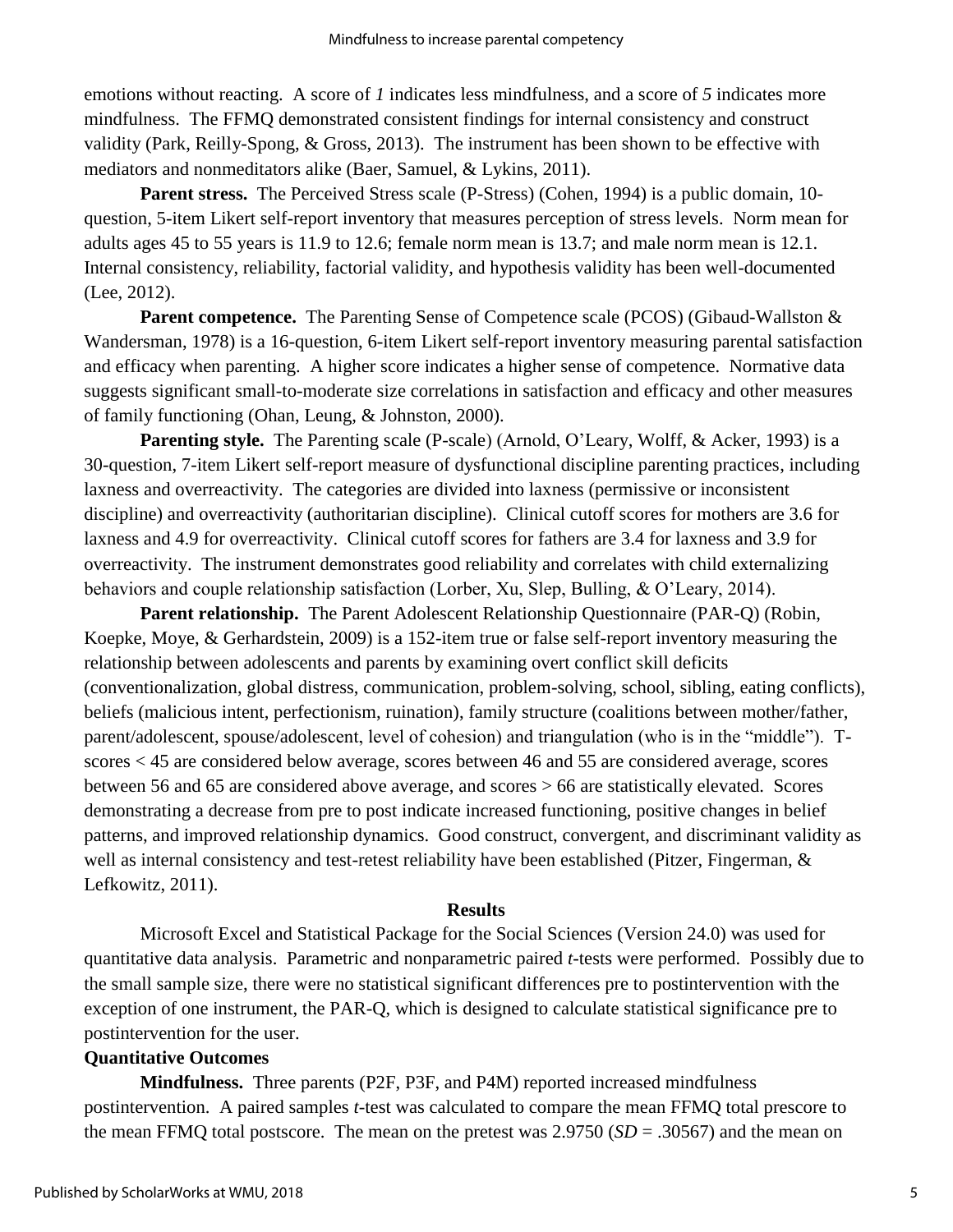the posttest was  $3.265$  (*SD* = .52411). No significant difference from pre to postscore was found (t(3 [df value] =  $-1.268$  [t value],  $p > .05$ ). Figure 1 compares overall mindfulness scores for parents pre and postintervention.



*Figure 1*. THE FFMQ mindfulness scores: Overall mindfulness by parent.

**Parent stress.**All of the parents reported decreased stress levels postintervention. A nonparametric *t* test was calculated to compare the mean perceived stress prescore to the mean perceived stress postscore. No significant difference from pre to post was found  $(z = -1.86, p > .05)$ . Figure 2 compares stress scores for parents pre and postintervention.



*Figure 2.* Perceived stress scale scores pre and postintervention by parent.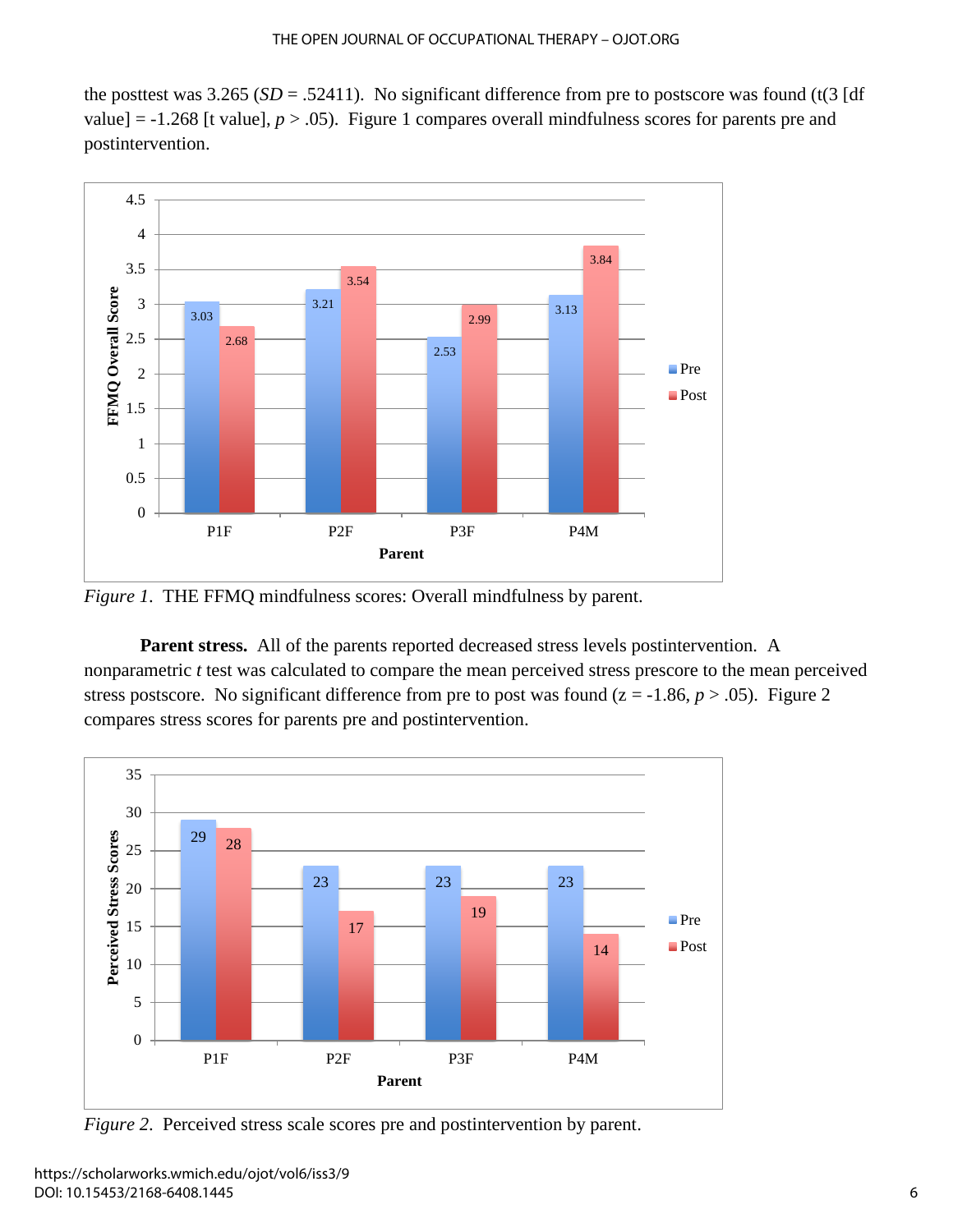**Parent competence.** P1F reported a decrease in satisfaction and efficacy postintervention; P3F reported a decrease in satisfaction and remained the same in efficacy. P2F and P4M reported increases in satisfaction and decreases in efficacy. A paired samples *t*-test was calculated to compare the mean satisfaction and efficacy totals prescore to the mean satisfaction and efficacy totals postscore. For satisfaction, the mean on the pretest was  $29.7500$  (*SD* = 6.39661) and the mean on the posttest was 31.7500 ( $SD = 10.27538$ ). No significant difference from pre to postscore was found (t(3 [df value] = -.980 [t value],  $p > .05$ ). For efficacy, the mean on the pretest was  $22.0000$  (*SD* = 7.87401) and the mean on the posttest was 20.2500 (*SD* = 8.01561). No significant difference from pre to postscore was found (t(3 [df value] = 2.782 [t value],  $p > .05$ ). Figure 3 compares satisfaction and efficacy scores between parents pre and postintervention.



*Figure 3.* Parenting competency scores pre and postintervention by domain.

**Parenting style.** In laxness, P3F reported greater than mean typical parenting laxness pre and post. P4M's scores remained unchanged pre to post. P1F and P2F reported increased laxness pre to post. In overreactivity, P2F reported greater than mean typical pre and post, P1F was typical pre and increased to greater than mean typical at post. P3F increased postintervention and P4M decreased; both pre and post overreactivity scores were below the typical parenting mean. A paired samples *t*-test was calculated to compare the mean laxness and overreactivity totals prescore to the mean laxness and overreactivity totals postscore. For laxness, the mean on the pretest was  $3.3750$  (*SD* = 1.32508) and the mean on the posttest was 3.4600 (*SD* = .79649). No significant difference from pre to postscore was found (t(3 [df value ]= -.980 [t value],  $p > .05$ ). For overreactivity, the mean on the pretest was 3.2500  $(SD = 1.10303)$  and the mean on the posttest was  $3.2500$   $(SD = 1.21244)$ . No significant difference from pre to postscore was found (t(3 [df value] = .75757 [t value],  $p > .05$ ). Figure 4 compares laxness and overreactivity scores between parents pre and postintervention.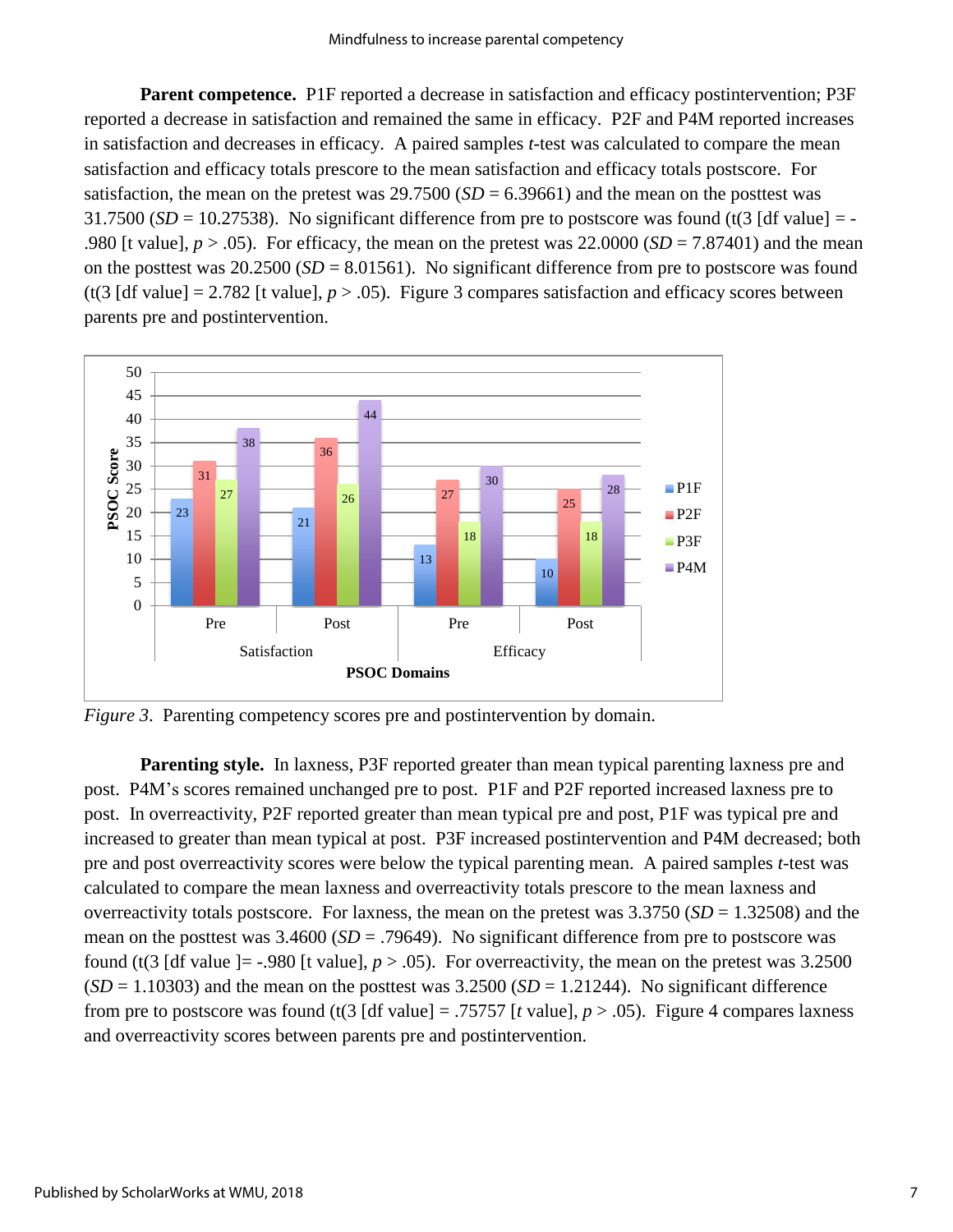

*Figure 4*. Parenting scale scores pre and postintervention by domain.

**Parent relationship.** For overt conflict/skill/deficits domains, statistically significant changes occurred pre to post in global distress. For distress, P3F decreased at  $p < .01$ , indicating less distress; for communication, P1F indicated improved communication, P4M decreased at *p* < .15, and P3F decreased at  $p < .05$ , indicating worse communication; for the ability to problem- solve, P1F and P2F decreased at *p* < .05, P3F decreased at *p* < .15, and P4M decreased at *p* < .01, indicating improved ability to problemsolve; and for school conflict, P1F decreased at *p* < .05 and P2F increased at *p* < .01, indicating less concerns at school.

Beliefs domain score changes were nonsignificant pre to post for all but P3F (decreased in perfectionism at *p* < .15), indicating more flexibility in thought patterns. Family structure domain score changes were nonsignificant pre to post for all but P2F (decreased in mother/father coalition at  $p < .15$ ), indicating less of an ability to work together as a couple. Triangulation domain scores were statistically significant pre to post for P1F (decreased at  $p < .15$ ), P2F (increased at  $p < .01$ ), and P4M (decreased at *p* < .01). For adolescent in middle, P2F increased at *p* < .01 and P4M decreased at *p* < .15. For parent in middle, P2F increased at  $p < .05$  and P4M decreased at  $p < .01$ . P3F did not complete the family structure or triangulation domains of the PAR-Q, since she is a single parent. An increased score indicates increased likeliness for two people to put the third family member in the middle.

# **Qualitative Outcomes**

At the sixth session, the parents completed an evaluation form and were asked to reflect verbally on their personal experiences during the program. The following quotes and findings were obtained verbatim from the form or from verbal comments expressed at the final session.

Parents of the weeknight group, P1F and P3F, indicated positive feelings about attending the group, indicating that they felt "less alone" knowing there are other children out there that are "like mine." The same parents indicated a desire to receive further instruction and requested to repeat the program because of the large volume of content presented and the limited amount of time available to practice. P3F indicated she would like continued support with using goal/plan/do/check beyond group, commenting, "I needed to change the wording of some of the strategies so that it didn't sound like I was talking to a child because my kids are teenagers." P2F and P4M indicated a desire for additional support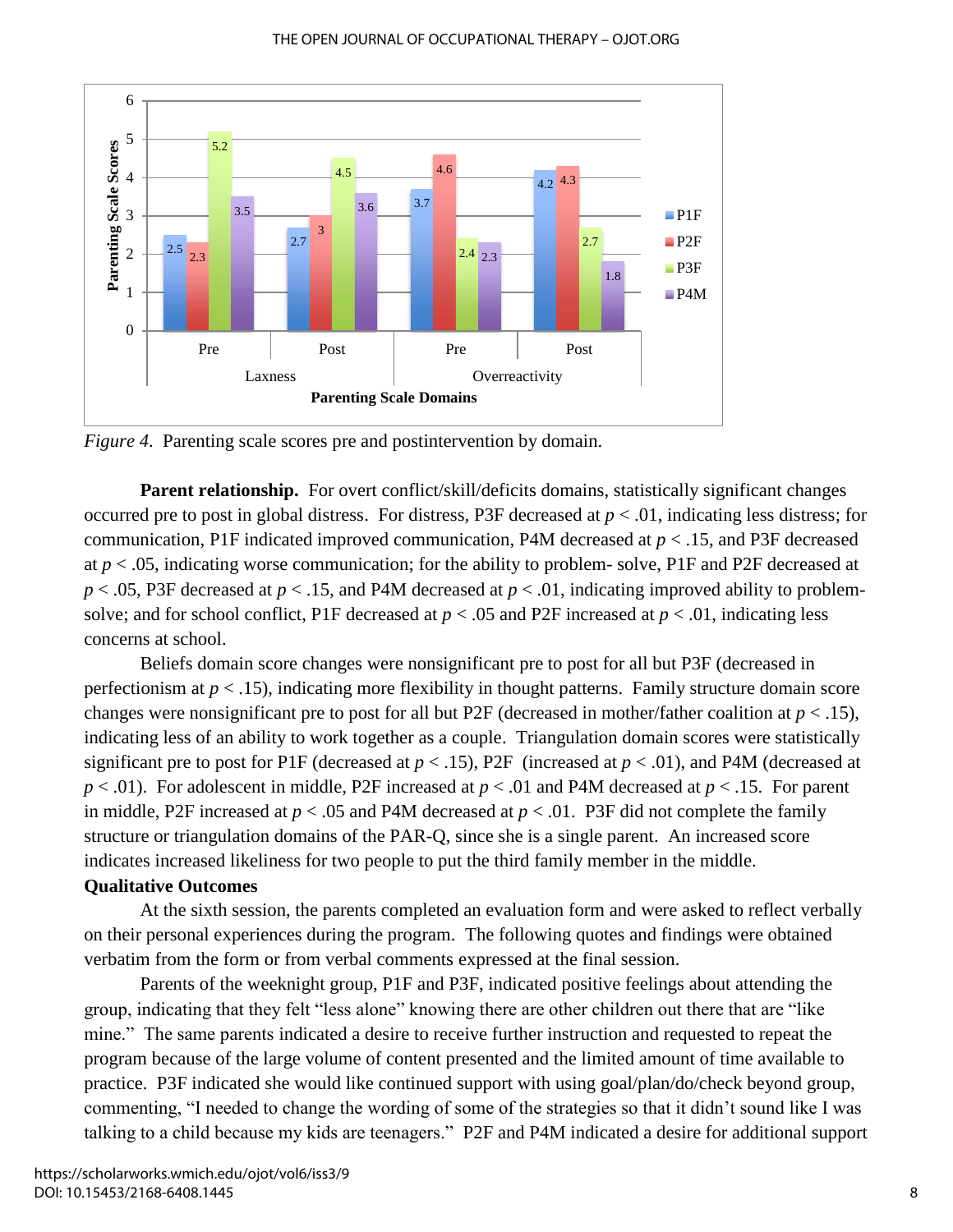with mindful eating, sitting meditation, yoga, concentration, and organizational skills. P1F indicated that she feels she needs continued support "in every area."

In regard to consistent implementation of mindfulness strategies for self-care, P3F indicated increased awareness of automatic thoughts and strongly agreed that she had made positive changes in her daily routine. P3F described a change in her daily routine, stating, "I have made my breakfast a mindful, spiritual experience. I sit to meditate as often as I can and I observe my breath and what my body is doing almost every day." P3F also noted that she became more aware of her own executive functioning deficits as the study progressed. At Week 4, she asked to be screened to determine her own deficits. P2F indicated using breath awareness daily. P4M noted practicing nonjudgement, breath awareness, and sitting meditation to relieve stress. P1F did not indicate daily changes and reported, "I didn't [make any] yet, but I want to." P2F and P4M both noted using yoga, breath awareness, and positive thinking with their adolescent in their weekly routine.

In ability to facilitate change in their adolescents' daily routine or their own routine, P1F indicated that she was unable to support any changes with her adolescents but that she was trying. She indicated she was more aware of her automatic reactions and thoughts and felt less reactive but disagreed that she had made positive changes in her daily routine. She reported she remained neutral on awareness of her adolescents' needs, her ability to be present with her adolescents, and her ability to manage their executive dysfunction effectively; she felt she made positive changes when interacting with her adolescents. P3F felt more aware of her adolescents' needs and less reactive toward her adolescents by the end of the study. However, she did not feel more capable in managing her adolescents' executive dysfunction. She noted, "Neither of my children were willing to cooperate with me at all on this. I hung up a family calendar in the kitchen that my daughter checks although I haven't been successful getting her to write on it regularly." P2F and P4M agreed they were more aware of their adolescent's needs, more aware of their automatic thoughts and reactions, less reactive when in the presence of their adolescent, and more present since beginning the training. P2F and P4M indicated they felt better able to manage their adolescent's executive functioning, which is different from P1F and P3F.

Strategies the participants felt most practical for implementation and most likely to be used posttraining included breath awareness, gratitude practice, mindful eating, and short sitting meditations. Yoga and rupture and repair were considered possibilities but were not as prominently ranked for ease or frequency of use. Walking meditation, body scan, and the use of the strategy goal/plan/do/check were considered too cumbersome to use outside of the group process.

### **Discussion**

Evidence suggests that participation in mindfulness training results in more consistent parenting skills, increased mindfulness, decreased parenting stress, increased self-competency and confidence, and shifts in attitudes toward the adolescent, all of which improve the parent-child relationships (Benn et al., 2012; Bögels et al., 2014; Duncan et al., 2009b). Bögels Hellemans, van Deursen, Römer, and van der Meulen's (2014) original 8-week mindful parenting protocol required extensive homework assignments for the participants between sessions. This protocol was deemed unrealistic for this study. Instead, the parents in this 6-week intervention were advised to choose two to three strategies to use per week, and they self-selected the amount of time that they engaged in each strategy between sessions. Parental selfreport at the sixth session positively supported this modification to the Bögels et al. (2014) protocol.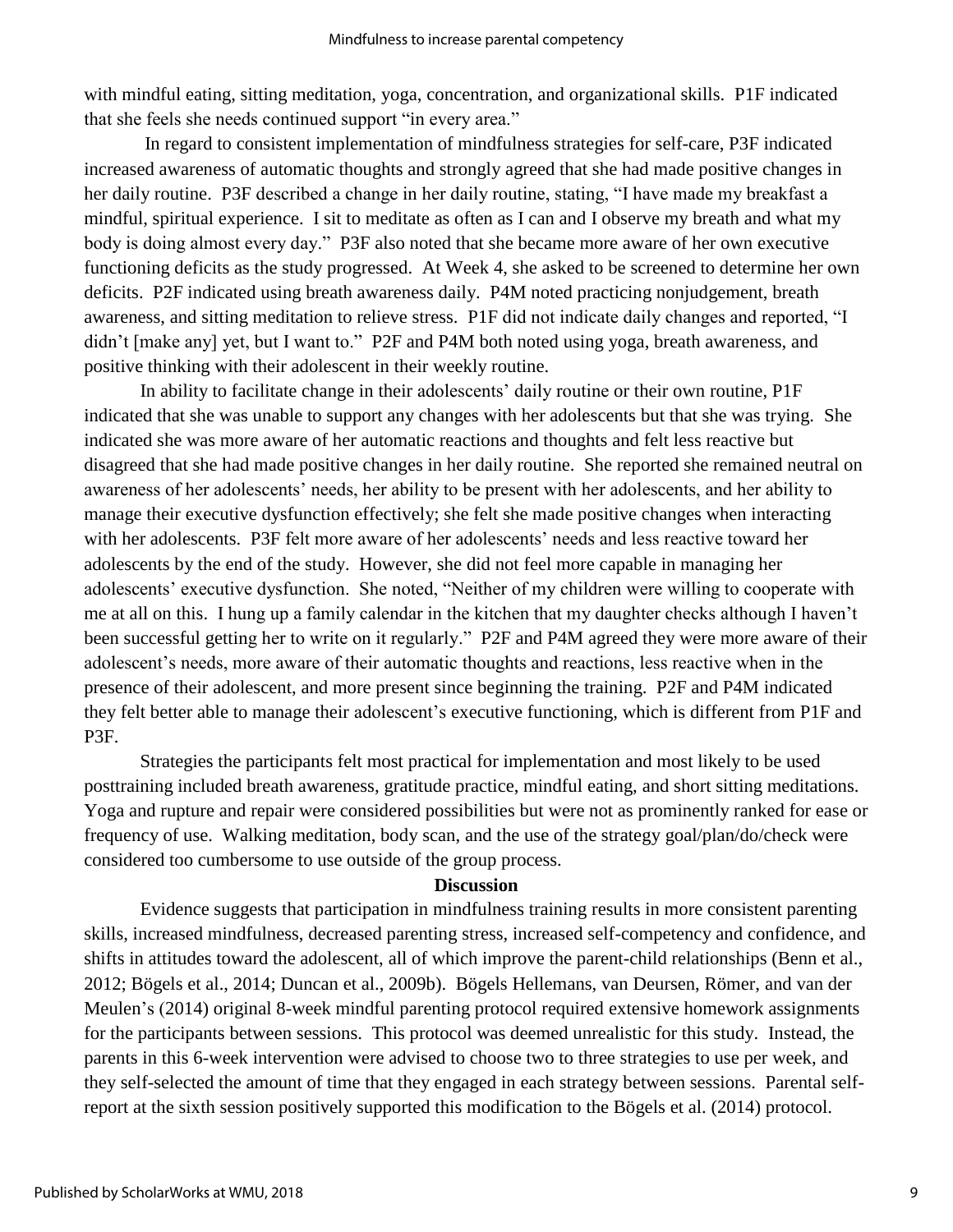Statistically significant results for the PAR-Q indicated that one parent experienced improved communication with her adolescent (P1F), two parents had fewer concerns at school for their adolescent (P1F and P2F), three parents showed increased ability to problem-solve (P1F, P2F, and P4M), one parent decreased her perfectionistic parenting skills (P3F), and one parent was more likely to be put in the middle between the other parent and their adolescent (P2F). These scores significantly supported the literature in several domains, indicating that engagement in mindful parenting allowed the parents to disrupt and/or circumvent negative engagement patterns with their adolescent and allowed for more caring and compassionate responses during conflicts (Duncan et al., 2009b; Singh et al., 2010). Triangulation scores for P1F and P4M significantly decreased, indicating a more neutral family dynamic pre to post. However, P2F's scores appear contrary to P4M's (her spouse) postintervention scores, demonstrating a significant increase and indicating a less neutral family dynamic (stronger father/daughter coalition). It is interesting that P2F also increased in overreactivity on the P-scale. It is unclear if that increase is related to the triangulation change and/or her FFMQ nonjudgement postscore, which also decreased (indicating less mindfulness). The PAR-Q scores also indicated the parents' significant increase in their ability to positively manage maladaptive adolescent behaviors and skill deficits during daily self-selected occupations, thus supporting the findings of Benn, Akiva, Arel, and Roeser (2012) and Bögels et al. (2014), particularly in the assessment's domains of global distress, communication, problem-solving, and school conflict.

Although most mindfulness findings were not statistically significant for this study's duration, the frequency of and consistency in mindfulness strategy implementation outside of the training sessions can relate to positive change demonstrated in individual parent postscores for mindfulness and perceived stress (Benn et al., 2012; Bögels et al., 2014; Martin, Haskard-Zolnierek, & DiMatteo, 2010). Specifically, P3F and P4M practiced most frequently and consistently; both demonstrated larger mindfulness score gains on the FFMQ. Three of the four parents (P2F, P3F, and P4M) demonstrated decreased stress scores on the P-Stress. Implementation of one particular mindfulness strategy over another appeared to be less of a factor, as all of the parents ranked different strategies as helpful. P1F was the only parent who missed a session (Week 2). She indicated not practicing at home after Week 1 because of a high level of crisis being experienced by both of her adolescents. Her scores reflect Bögels et al. (2014) findings surrounding inconsistent home practice; she demonstrated less mindfulness (less awareness) pre to post and a slight decrease in stress.

Benn et al. (2012) and Bögels et al. (2014) suggested that parents would experience increased satisfaction, competency, and confidence in their ability to positively manage maladaptive adolescent behaviors and skill deficits during daily self-selected occupations after training in mindfulness strategies. Parents P1F and P3F decreased or remained at baseline in both satisfaction and efficacy categories, possibly due to their increased self-awareness surrounding parenting inconsistency or limitations in either awareness, time, skill, support, and/or motivation required to develop and implement necessary or desired changes during the limited 6-week intervention. P2F and P4M are spouses; both of their satisfaction scores increased, possibly due to positively influencing and supporting one another as they advanced through the study. For P1F, parenting P-scale overreactivity scores increased, which may be related to the volatile circumstances reported at home and the lack of mindfulness strategy implementation. For P3F, P-scale postscores demonstrate laxness categories moving toward the typical mean (as her prescore was overly lax) and slight elevation in overreactivity (possibly accounting for less laxness post).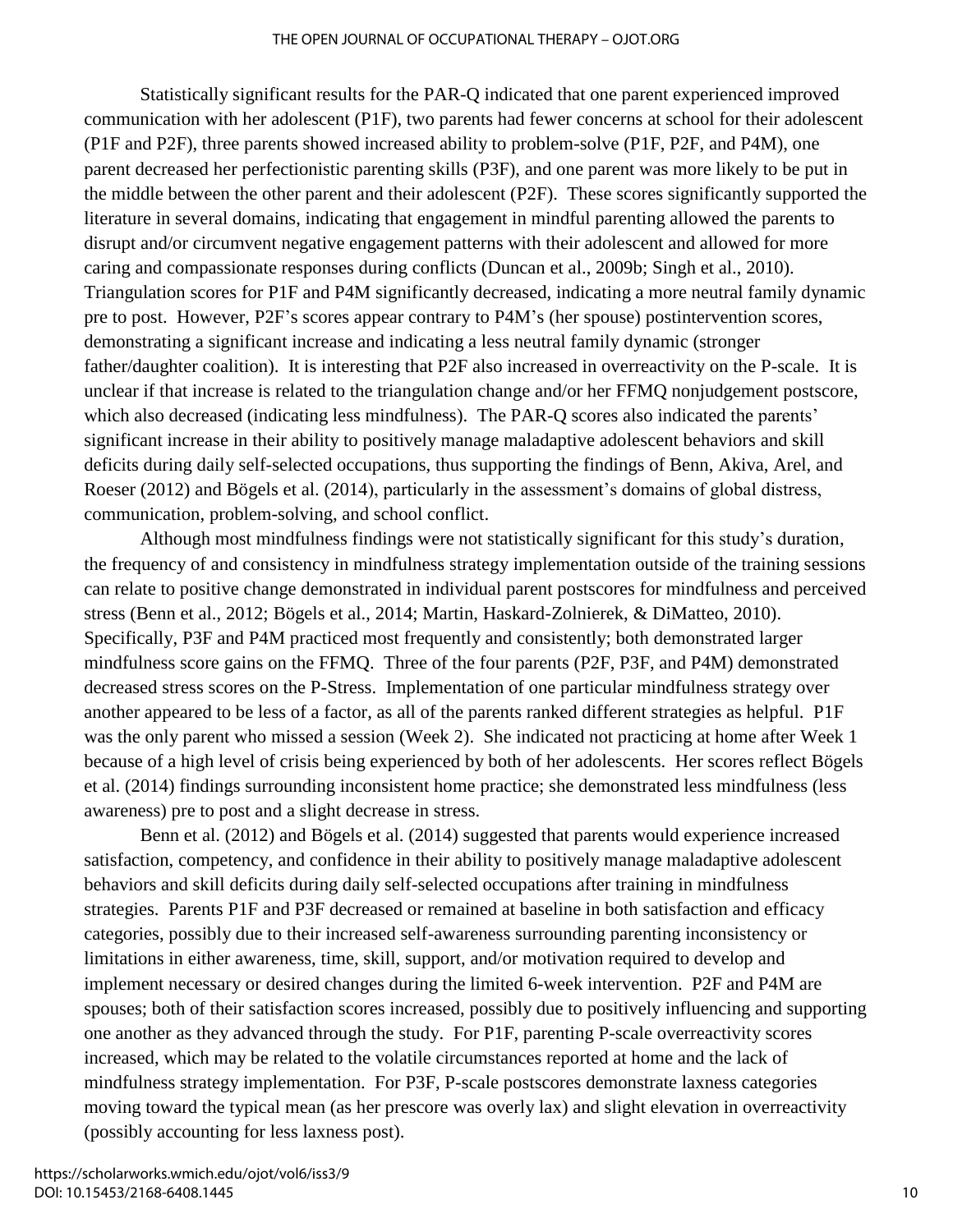# **Limitations**

All of the parents appeared frustrated by their limitations in parental awareness, the lack of time available in their schedules to develop the necessary skills, a lack of support at home, and/or a lack of motivation required to practice and gain proficiency in the various mindfulness strategies presented. In addition, it is unclear how the two-parent per group enrollment limitation impacted parents' feelings of support or the ability to learn from other's parenting experiences. The programs reviewed in the literature contained a similar amount of weekly content but a greater number of homework assignments than what this study provided. All of the parents in this study indicated that the amount of content presented during each group session was excessive for effective application in the given 6-week time frame. In addition, the implementation of goal/plan/do/check (the only occupational therapy-centric component taught during the program) was too difficult for the parents to use with their adolescents without the occupational therapist present in the home.

The small sample and the lack of a control group limits the generalizability of all findings. All assessments were self-report. This may have influenced responses, as the parents may not have understood the question or may have been uncomfortable answering truthfully based on question phrasing. Multiple therapies occurred simultaneously (i.e., occupational, psychiatric, and psychotherapy); therefore, it is difficult to ascertain fully whether the improvements or changes were the direct result of the mindful parenting intervention or influenced by other mitigating factors.

There is a possibility of a Type II error in the statistical analysis. Because of the small sample size, a real difference might exist, but there may not have been enough power to find that difference. Although most of the findings were not statistically significant, three of the four participants noted many improvements. It is possible that the mindful parenting intervention acted as a supportive adjunct to the other therapies that were running concurrent to this 6-week study. Implementing lasting change for the parents likely requires a time span longer than the 6-week time frame allotted during this specific mindful parenting intervention.

# **Recommendations**

Robin et al. (2009) suggests that families exhibiting rigid beliefs and/or heightened tensions and polarizations/triangulations in their dynamics often fail to benefit from parent trainings as continual internal family conflict prevents the members from developing cohesiveness to work as a unit to problem-solve issues. Therefore, it is critical for occupational therapy clinicians to acknowledge, and whenever possible address, ongoing tensions occurring in the family dynamics that may negatively impact the parents' ability to work as a team to support treatment recommendations for their adolescents. This can be achieved through ongoing consultation with the parents to provide direct cuing instruction, training, and referral (when necessary) for additional support for the family from a licensed marriage and family therapist, counselor, or psychotherapist to address concerns beyond occupational therapy's scope of practice.

Paster, Brandenwin, and Walsh (2009) indicated that parents of children with disabilities exhibit different coping strategies than typical parents, including the use of escaping and avoiding techniques, seeking social support, using positive reappraisal, and focusing on personal growth. The parents exhibited these tenets during various points in the mindful parenting intervention. P1F and P3F became aware of their own executive functioning deficits as the sessions progressed. P2F and P4M appeared unaware of and less open to feedback when mindful strategies did not deliver the intended results. P3F was motivated to actively facilitate self-change; she used the adult version of the BRIEF to self-identify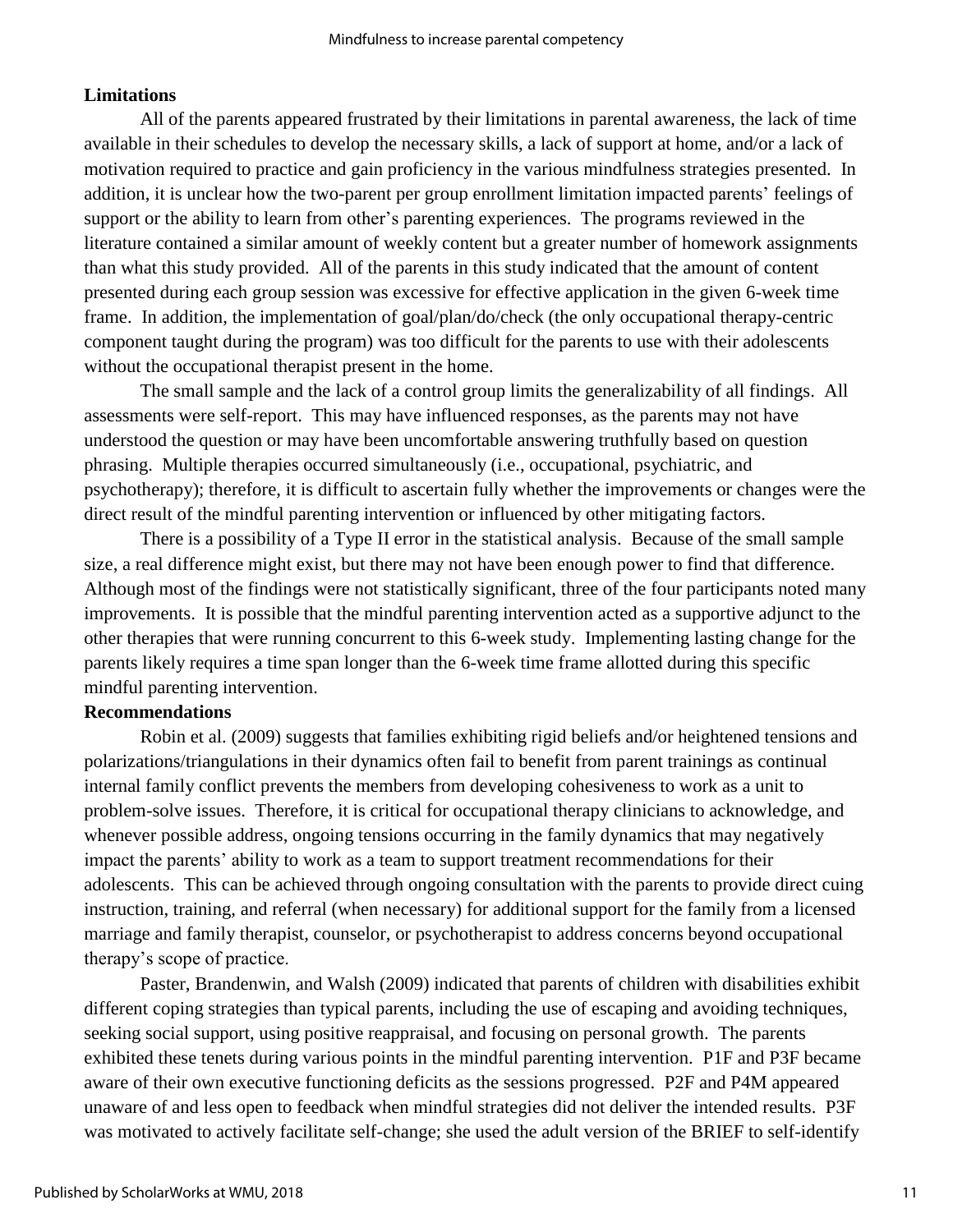strengths and weaknesses and shared those findings with her private therapist. P1F stated that change was needed. However, a discrepancy was identified on her program evaluation form regarding readiness to change in self-identified areas of need. She indicated she was least likely to use the specific strategies that were best identified to implement behavior change. The stages of change as noted in the Transtheoretical Model and a willingness to change are underlying components that determine effectiveness in any health behavior change intervention (Martin et al., 2010). Occupational therapists working in mental health and conducting mindful parenting interventions need to first cultivate a mindful approach in their own clinical reasoning process (Reid, Farragher, & Ok, 2014), taking time to step back and consider whether a parent (a) understands what they were asked to do, (b) has the skills and the knowledge to perform recommendations, and (c) is willing to address barriers to treatment adherence (O'Donohue & Levensky, 2006). The mindful process outlined by Reid et al. (2014) asks the occupational therapist working in mental health use perspective by taking the client's point of view in order to avoid bias and increase receptivity, employ active listening regularly during intervention, model by use of practice in his or her own personal life outside of the clinic, and establish boundaries to help monitor counter-transference. Occupational therapists can use motivational interviewing during mindful parenting sessions to help parents develop discrepancy, support self-efficacy, and manage resistance to the treatment process (Miller & Rollnick, 2013).

In addition, experiences from this specific 6-week study indicated that all of the parents required skilled one-to-one support to implement direct goal/plan/do/check strategies at home. Evaluating the level of executive dysfunction in a parent at the onset of a mindful parenting program can allow for better facilitation in grading and adjusting of content and may increase the level of adherence to therapist recommendations. Helping parents find ongoing support after they conclude the program may increase adherence and promote lasting change in their lives through this promising mindful parenting intervention approach.

# **References**

- Arnold, D., O'Leary, S., Wolff, L., & Acker, M. (1993). The parenting scale: A measure of dysfunctional parenting in discipline situations. *Psychological Assessment*, *5*(2), 137-144. [http://dx.doi.org/10.1037/1040-](http://dx.doi.org/10.1037/1040-3590.5.2.137) [3590.5.2.137](http://dx.doi.org/10.1037/1040-3590.5.2.137)
- Baer, R., Samuel, D., & Lykins, E. (2011). Differential item functioning on the five facet mindfulness questionnaire is minimal in demographically matched meditators and nonmeditators. *Assessment*, *18*(1), 3-10. [http://dx.doi.org/10.1177/107319111039](http://dx.doi.org/10.1177/1073191110392498) [2498](http://dx.doi.org/10.1177/1073191110392498)
- Baer, R., Smith, G., Hopkins, J., Krietemeyer, J., & Toney, L. (2006). Using self-report assessment methods to explore facets of

mindfulness. *Assessment*, *13*(1), 27-45. [http://dx.doi.org/10.1177/107319110528](http://dx.doi.org/10.1177/1073191105283504) [3504](http://dx.doi.org/10.1177/1073191105283504)

Benn, R., Akiva, T., Arel, S., & Roeser, R. (2012). Mindfulness training effects for parents and educators of children with special needs. *Developmental Psychology*, *48*(5), 1476-1487. <http://dx.doi.org/10.1037/a0027537>

Bögels, S., Hellemans, J., van Deursen, S., Römer, M., & van der Meulen, R. (2014). Mindful parenting in mental health care: Effects on parental and child psychopathology, parental stress, parenting, co-parenting, and marital functioning. *Mindfulness*, *5*(5), 536-551. [http://dx.doi.org/10.1007/s12671-013-](http://dx.doi.org/10.1007/s12671-013-0209-7) [0209-7](http://dx.doi.org/10.1007/s12671-013-0209-7)

Bögels, S., & Restifo, K. (2014). *Mindful*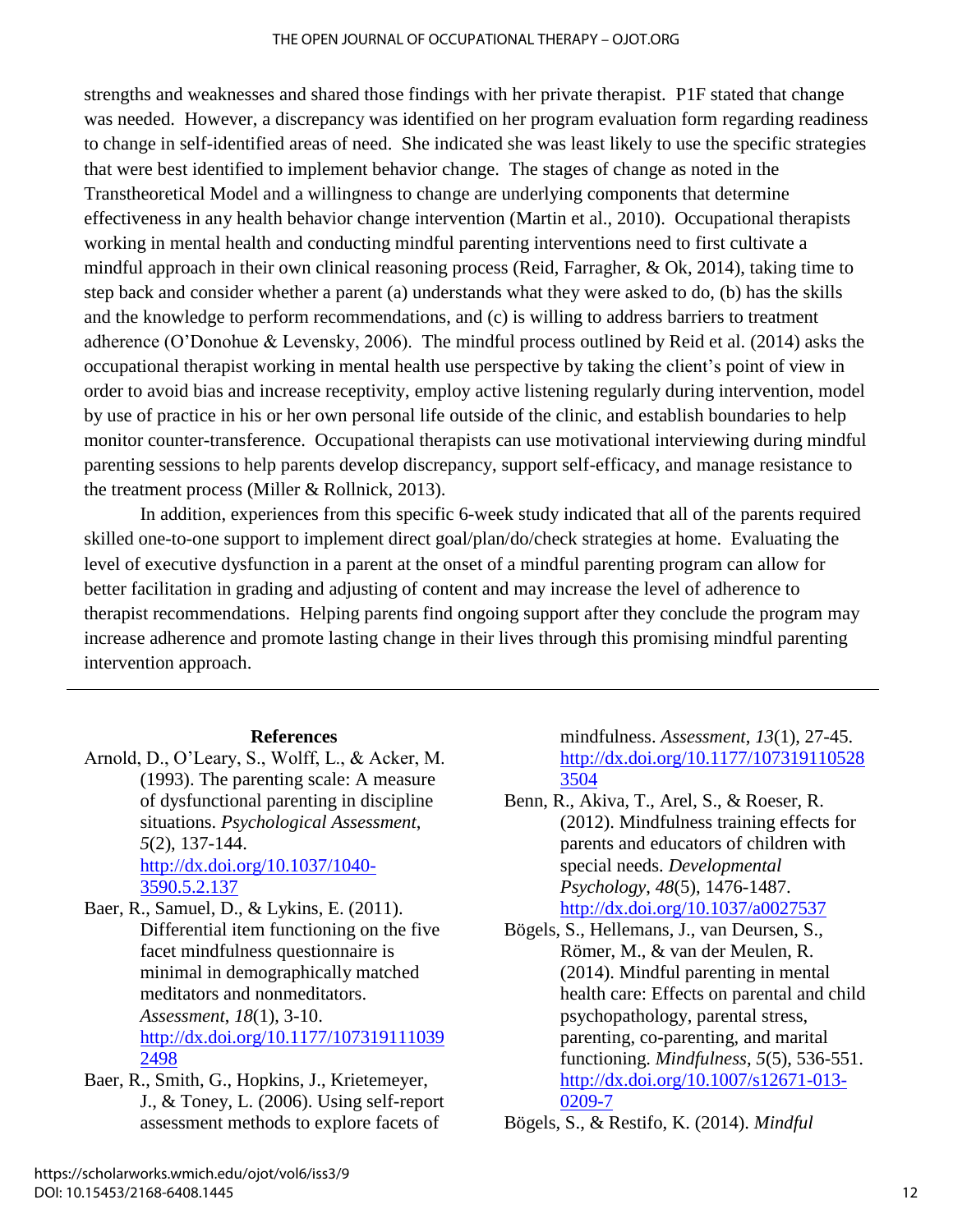*parenting: A guide for mental health practitioners.* New York, NY: Springer.

- Cohen, S. (1994). *Perceived Stress scale.* Menlo Park, CA: Mind Garden, Inc.
- Cramm, H., Krupa, T., Missiuna, A., Lysaght, R. M., & Parker, K. (2013). Executive functioning: A scoping review of the occupational therapy literature. *Canadian Journal of Occupational Therapy*, *80*(3), 131-140. [http://dx.doi.org/10.1177/000841741349](http://dx.doi.org/10.1177/0008417413496060) [6060](http://dx.doi.org/10.1177/0008417413496060)
- Dawson, P., & Guare, R. (2010). *Executive skills in children and adolescents: A practical guide to assessment and intervention* (2nd ed.). New York, NY: Guilford Press.
- Duncan, L. G., Douglas Coatsworth, J., & Greenberg, M. T. (2009a). A model of mindful parenting: Implications for parent-child relationships and prevention research. *Clinical Child and Family Psychology Review*, *12*(3), 255-270. [http://dx.doi.org/10.1007/s10567-009-](http://dx.doi.org/10.1007/s10567-009-0046-3) [0046-3](http://dx.doi.org/10.1007/s10567-009-0046-3)
- Duncan, L. G., Douglas Coatsworth, J., & Greenberg, M. T. (2009b). Pilot study to gauge acceptability of a mindfulnessbased, family focused preventative intervention. *Journal of Primary Prevention*, *30*(5), 605-618. [http://dx.doi.org/10.1007/s10935-009-](http://dx.doi.org/10.1007/s10935-009-0185-9) [0185-9](http://dx.doi.org/10.1007/s10935-009-0185-9)
- Gibaud-Wallston, J., & Wandersman, L. (1978). *Development and utility of the parenting sense of competence scale.* Paper presented at the Annual Meeting of the American Psychological Association, Toronto, Canada.
- Gioia, G., Isquith, P., Guy, S., & Kenworthy, L. (2000). *Behavioral rating inventory of executive function: Professional manual.* Lutz, FL: PAR Inc.
- Kabat-Zinn, J. (1990). *Full catastrophe living: Using the wisdom of your body and mind to face stress, pain, and illness.* New York, NY: Delacone.
- Lee, E.-H. (2012). Review of the psychometric evidence of the perceived stress scale.

*Asian Nursing Research*, *6*(4), 121-127[.](http://dx.doi.org/10.016/j.anr.2012.08.004) [http://dx.doi.org/10.1016/j.anr.2012.08.0](http://dx.doi.org/10.016/j.anr.2012.08.004) [04](http://dx.doi.org/10.016/j.anr.2012.08.004)

- Lorber, M., Xu, S., Slep, A., Bulling, L., & O'Leary, S. (2014). A new look at the psychometrics of the parenting scale through the lens of item response theory. *Journal of Clinical Child & Adolescent Psychology*, *43*(4), 613-626. [http://dx.doi.org/10.1080/15374416.201](http://dx.doi.org/10.1080/15374416.2014.900717) [4.900717](http://dx.doi.org/10.1080/15374416.2014.900717)
- Mangeot, S., Armstrong, K., Colvin, A., Yeates, K., & Taylor, H. (2002). Long-term executive function deficits in children with traumatic brain injuries: Assessment using the behavior rating inventory of executive function (BRIEF). *Child Neuropsychology*, *8*(4), 271-84. [http://dx.doi.org/10.1076/chin.8.4.271.1](http://dx.doi.org/10.1076/chin.8.4.271.13503)

[3503](http://dx.doi.org/10.1076/chin.8.4.271.13503)

- Martin, L., Haskard-Zolnierek, K., & DiMatteo, M. (2010). *Health behavior change and treatment adherence: Evidence-based guidelines for improving healthcare.* New York, NY: Oxford University Press.
- McCloskey, G., Perkins, L., & Van Divner, B. (2009). *Assessment and intervention for executive function difficulties.* New York, NY: Routledge.
- Miller, W., & Rollnick, S. (2013). *Motivational interviewing: Helping people change.* New York, NY: The Guilford Press.
- O'Donohue, W., & Levensky, E. (2006). *Promoting treatment adherence: A practical handbook for healthcare providers.* Thousand Oaks, CA: Sage Publications.
- Ohan, J., Leung, D., & Johnston, C. (2000). The parenting sense of competence scale: Evidence of a stable factor structure and validity. *Canadian Journal of Behavioral Science*, *32*(4), 251-261. <http://dx.doi.org/10.1037/h0087122>
- Park, T., Reilly-Spong, M., & Gross, C. (2013). Mindfulness: A systematic review of instruments to measure an emergent patient-reported outcome (PRO). *Quality*